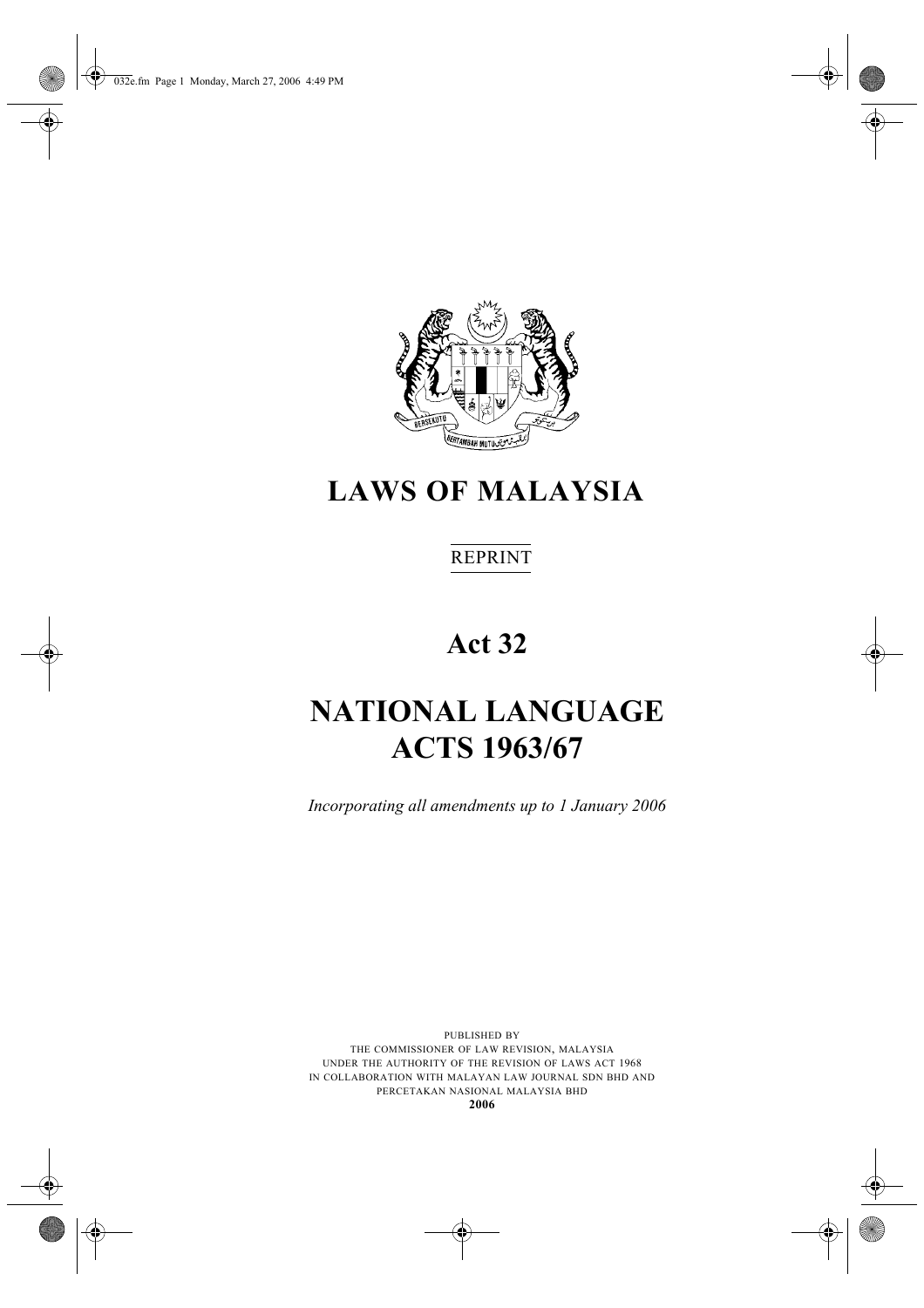2

# **NATIONAL LANGUAGE ACTS 1963/67**

| First enacted                                   |  | 1963 (Act No. 10 of<br>$1963$ ; and<br>1967 (Act No. 7 of<br>1967) |
|-------------------------------------------------|--|--------------------------------------------------------------------|
| Consolidated and revised    1971 (Act 32 w.e.f. |  | 1 July 1971)                                                       |

#### *PREVIOUS REPRINTS*

| <i>First Reprint</i> | $\ddotsc$ | $\ddotsc$ | $\ddotsc$ | 1993 |
|----------------------|-----------|-----------|-----------|------|
| Second Reprint       | $\ddotsc$ | $\ddotsc$ | $\ddotsc$ | 1999 |



PREPARED FOR PUBLICATION BY<br>MALAYAN LAW JOURNAL SDN BHD<br>AND PRINTED BY<br>PERCETAKAN NASIONAL MALAYSIA BERHAD<br>KUALA LUMPUR BRANCH<br>2006 2006

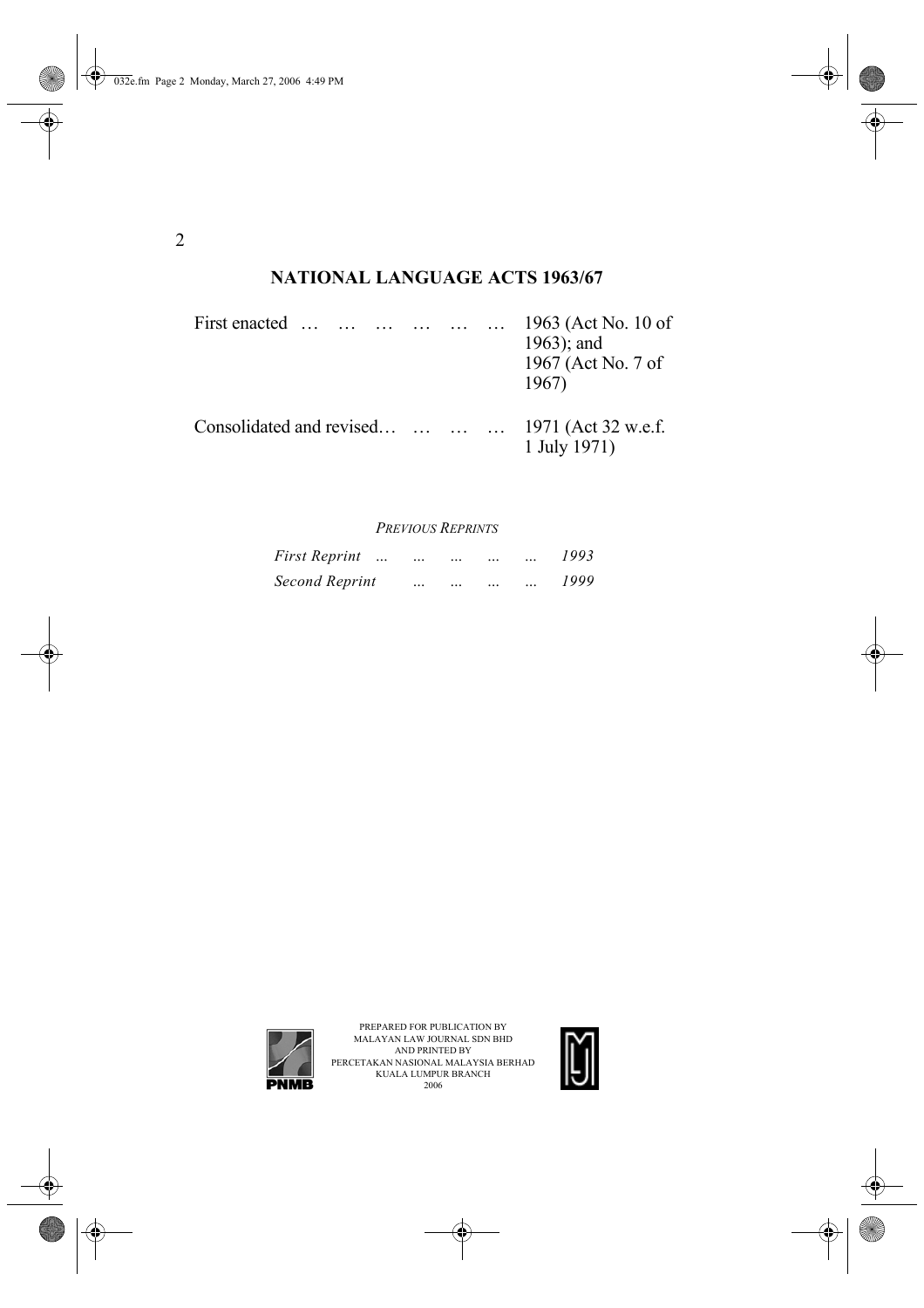#### **LAWS OF MALAYSIA**

## **Act 32**

## **NATIONAL LANGUAGE ACTS 1963/67**

#### ARRANGEMENT OF SECTIONS

#### Section

- 1. Short title, application and commencement
- 2. National language to be used for official purposes
- 3. Use of translation
- 4. Continued use of English may be permitted
- 5. Use of English language may be permitted in Parliament and Legislative Assembly
- 6. Authoritative text of laws
- 7. Written laws enacted prior to 1 September 1967
- 8. Language of Courts
- 9. Script of national language
- 10. Form of numerals
- 11. Forms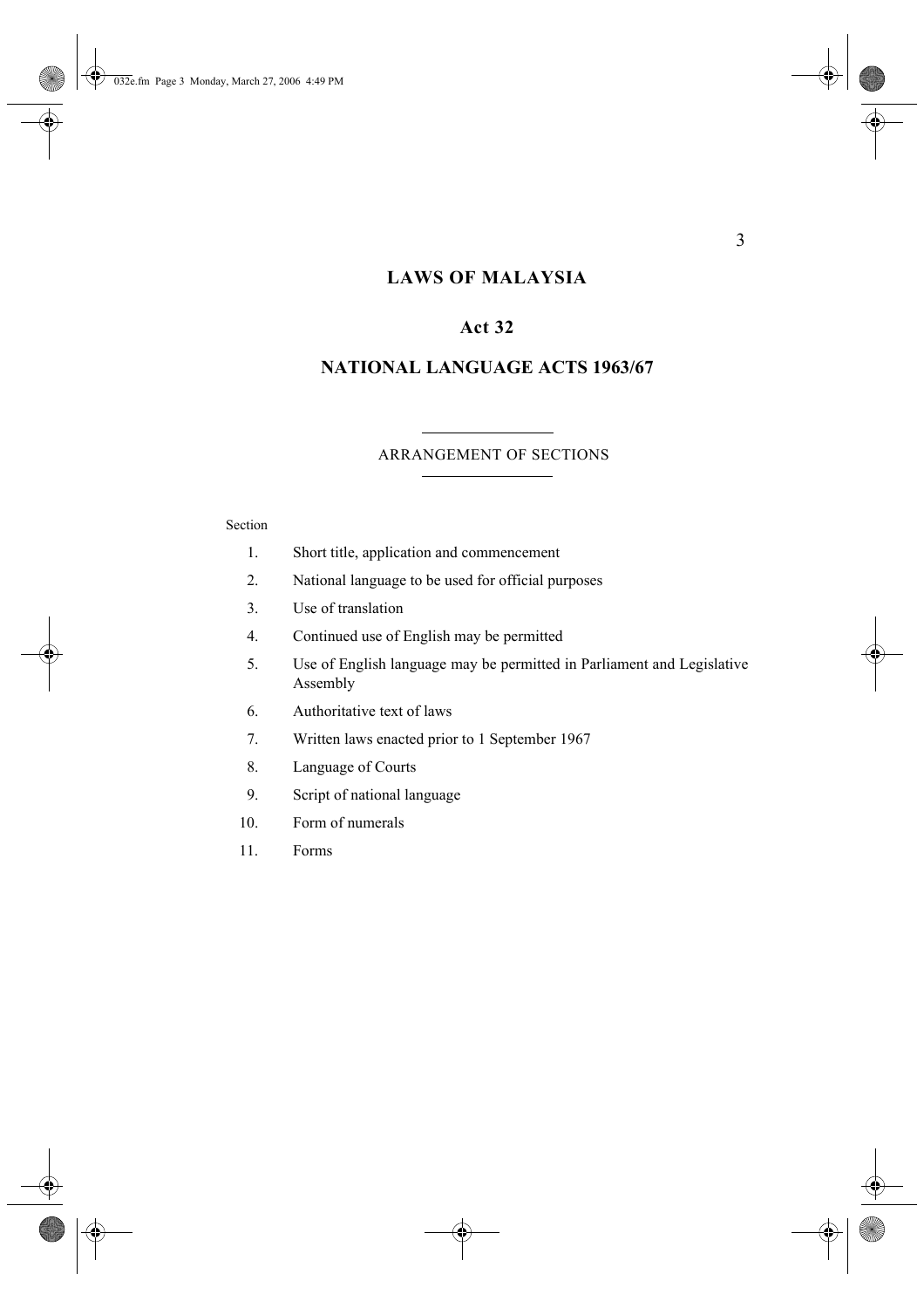$\bigotimes$  032e.fm Page 4 Monday, March 27, 2006 4:49 PM

 $\bigcirc$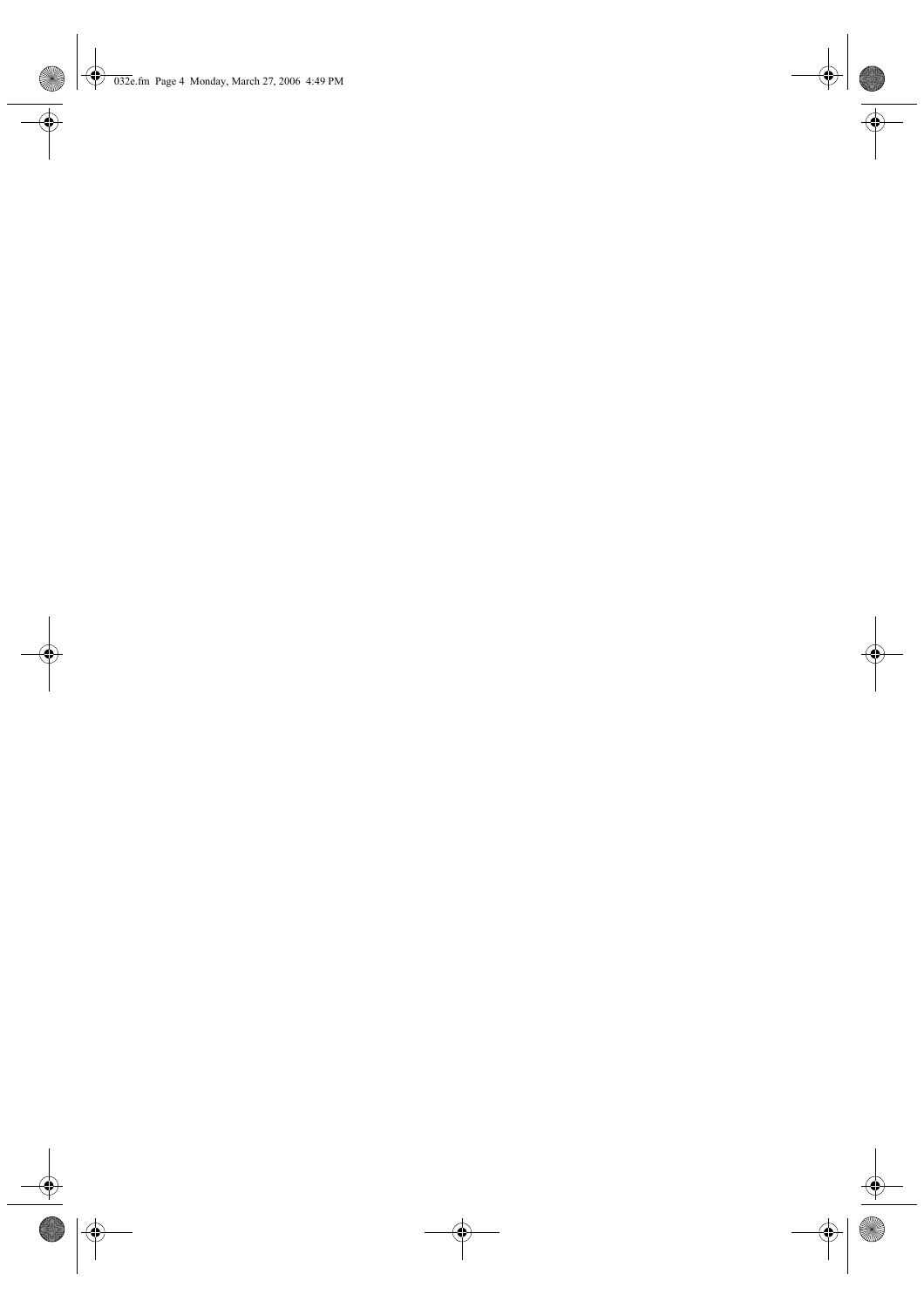#### **LAWS OF MALAYSIA**

#### **Act 32**

#### **NATIONAL LANGUAGE ACTS 1963/67**

An Act to consolidate the law relating to the use of the national language.

> [*Peninsular Malaysia—sections 9 to 11— 11 April 1963, Act 10 of 1963; Remainder—1 September 1967, Act 7 of 1967*]

#### **Short title, application and commencement**

**1.** (1) This Act may be cited as the National Language Acts 1963/1967 and shall, subject to subsection (2), apply throughout Malaysia.

(2) This Act shall come into force in the States of Sabah and Sarawak on such dates as the respective State Authorities may by enactments of the Legislatures of the respective States appoint and different dates may be appointed for the coming into force of different provisions of this Act in those States.

#### **National language to be used for official purposes**

**2.** Save as provided in this Act and subject to the safeguards contained in Article 152(1) of the Constitution relating to any other language and the language of any other community in Malaysia the national language shall be used for official purposes.

#### **Use of translation**

**3.** Nothing in this Act shall affect the right of the Federal Government or the Government of any State to use any translation of official documents or communications in any other language for such purposes as may be deemed necessary in the public interest.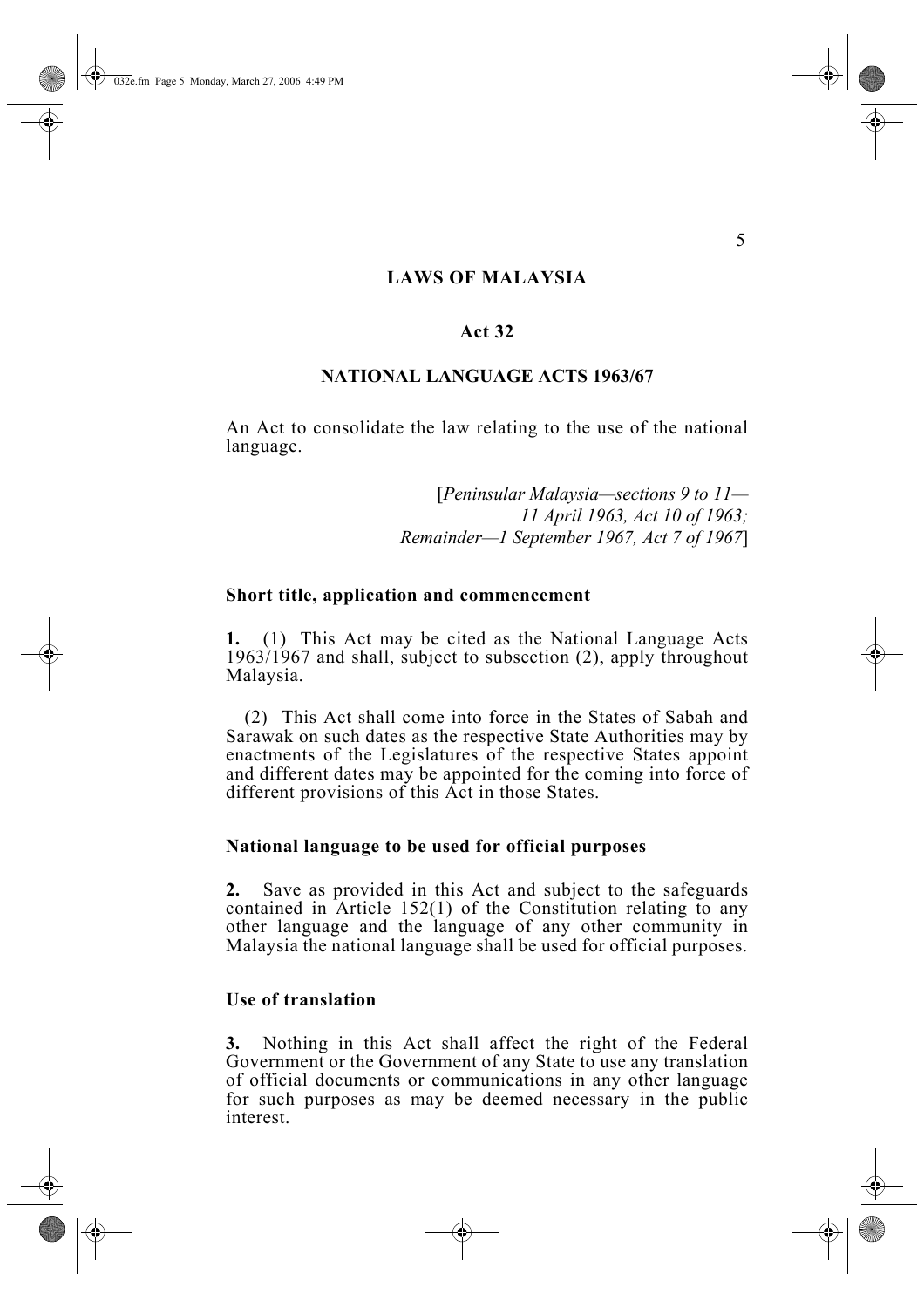#### 6 *Laws of Malaysia* **ACT 32**

#### **Continued use of English may be permitted**

**4.** The Yang di-Pertuan Agong may permit the continued use of the English language for such official purposes as may be deemed fit.

#### **Use of English language may be permitted in Parliament and Legislative Assembly**

**5.** The President of Dewan Negara, the Speaker of the Dewan Rakyat and the Speaker of the Legislative Assembly of any State, or other person performing for the time being the functions of any such office, may permit any member of either House of Parliament or of the Legislative Assembly to use the English language in addressing, or otherwise participating in the work of the House or the Legislative Assembly, as the case may be.

#### **Authoritative text of laws**

- **6.** The texts—
	- *(a)* of all Bills to be introduced or amendments thereto to be moved in Parliament or the Legislative Assembly of any State;
	- *(b)* of all Acts of Parliament and all subsidiary legislation issued by the Federal Government;
	- *(c)* of all Enactments and subsidiary legislation issued by any State Government; and
	- *(d)* of all Ordinances promulgated by the Yang di-Pertuan Agong,

shall be in the national language and in the English language, the former being authoritative unless the Yang di-Pertuan Agong otherwise prescribes generally or in respect of any particular law or class of laws.

#### **Written laws enacted prior to 1 September 1967**

**7.** (1) Where any written law enacted before the first day of September 1967, has been translated into the national language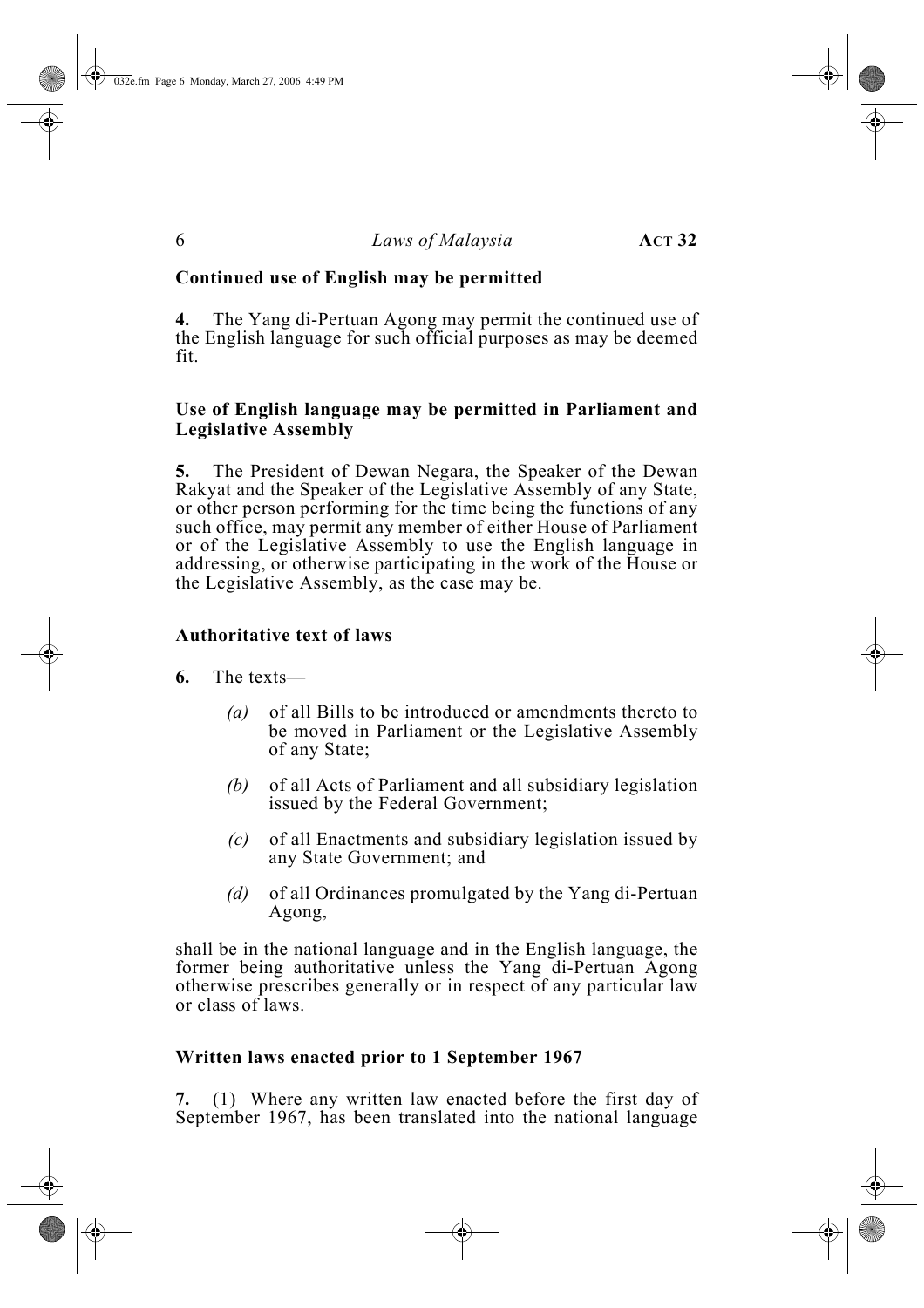#### *National Language* 7

the Yang di-Pertuan Agong may prescribe the translation of that law to be authoritative.

(2) Nothing in section 6 shall apply to the amendment of any written law enacted before the first day of September 1967, until that written law has been translated into the national language and the translation has been prescribed to be authoritative.

#### **Language of Courts**

**8.** All proceedings (other than the giving of evidence by a witness) in the Federal Court, Court of Appeal, the High Court or any Subordinate Court shall be in the national language:

Provided that the Court may either of its own motion or on the application of any party to any proceedings and after considering the interests of justice in those proceedings, order that the proceedings (other than the giving of evidence by a witness) shall be partly in the national language and partly in the English language.

#### **Script of national language**

**9.** The script of the national language shall be the Rumi script: provided that this shall not prohibit the use of the Malay script, more commonly known as the Jawi script, of the national language.

#### **Form of numerals**

**10.** The form of numerals in the national language shall be the Arabic form of numerals.

#### **Forms**

**11.** Save as otherwise expressly provided, wherever a form in the English language is prescribed by any written law a translation thereof in the national language by such person or authority as the Prime Minister may from time to time by order prescribe may be used for all the purposes for which the form may, if in the English language, be used.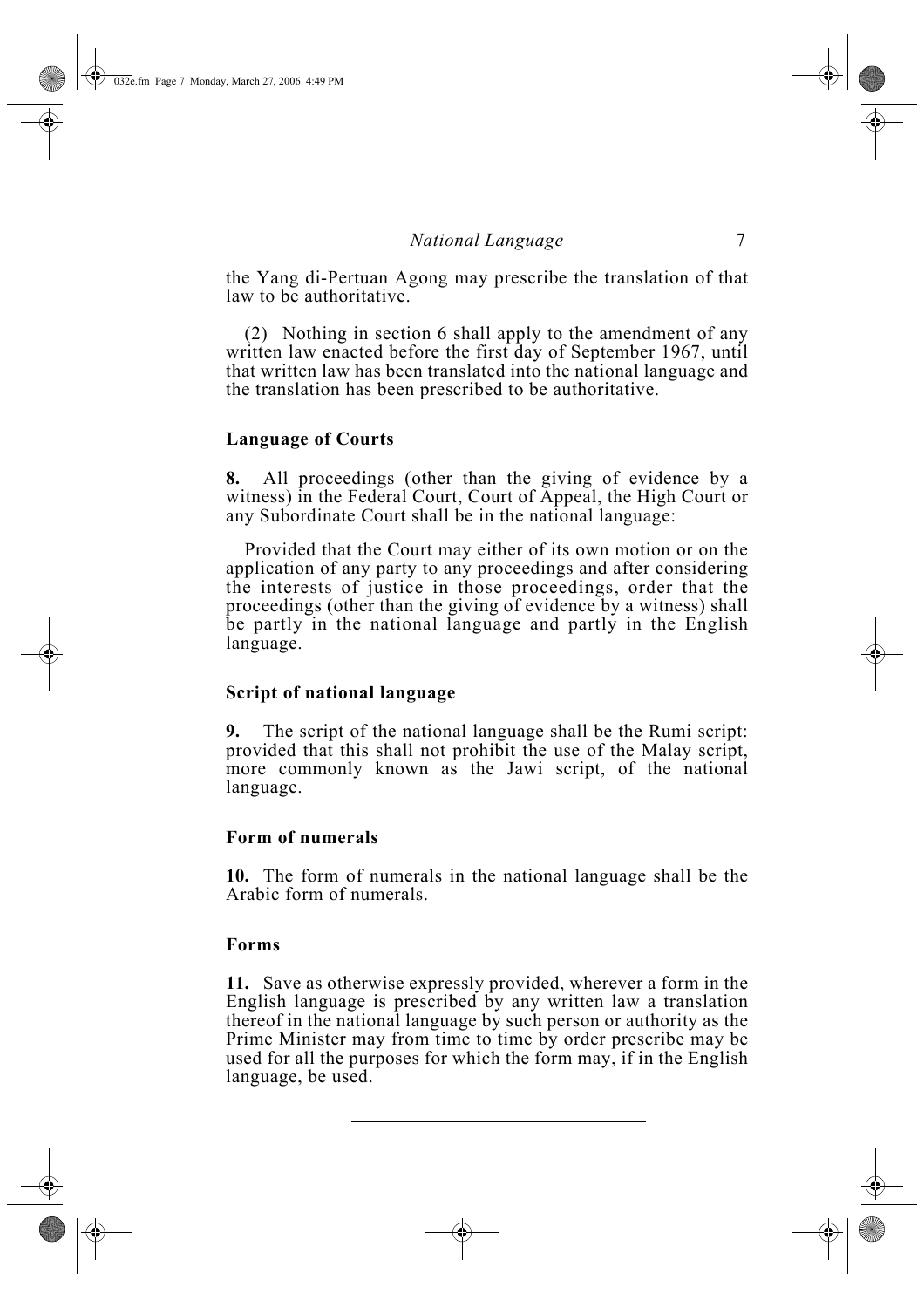8

## **LAWS OF MALAYSIA**

 $\overline{\bullet}$ 

# **Act 32**

# **NATIONAL LANGUAGE ACTS 1963/67**

### LIST OF AMENDMENTS

| Amending law    | Short title                                             | In force from |  |
|-----------------|---------------------------------------------------------|---------------|--|
| Act A554        | National Language (Amendment<br>and Extension) Act 1983 | 13-05-1983    |  |
| Act A765        | National Language (Amendment)<br>Act 1990               | 30-03-1990    |  |
| <b>Act A885</b> | (Amendment)<br>Constitution<br>Act<br>1994              | 24-06-1994    |  |
| Act A901        | National Language (Amendment)<br>Act 1994               | 09-09-1994    |  |